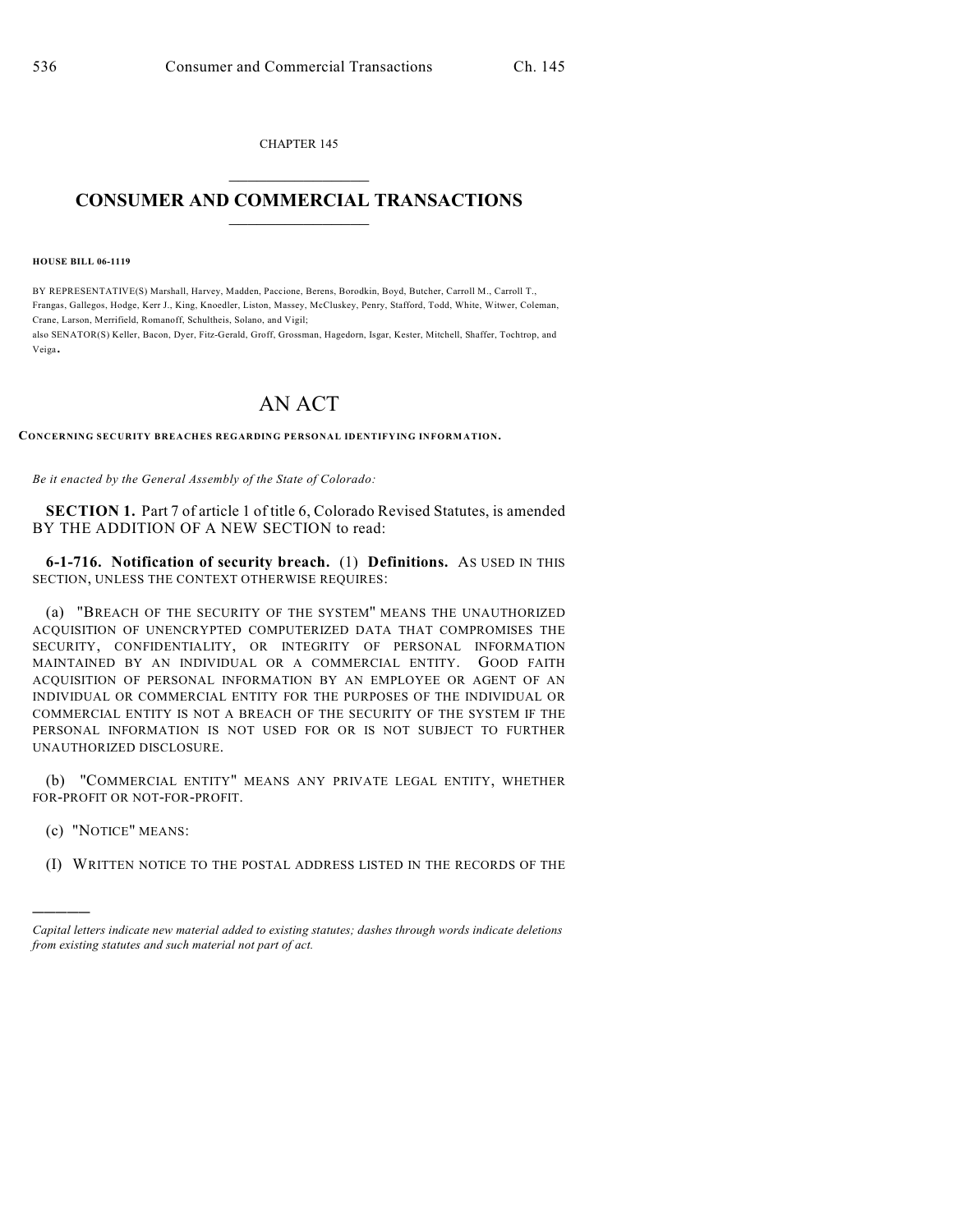INDIVIDUAL OR COMMERCIAL ENTITY;

(II) TELEPHONIC NOTICE;

(III) ELECTRONIC NOTICE, IF A PRIMARY MEANS OF COMMUNICATION BY THE INDIVIDUAL OR COMMERCIAL ENTITY WITH A COLORADO RESIDENT IS BY ELECTRONIC MEANS OR THE NOTICE PROVIDED IS CONSISTENT WITH THE PROVISIONS REGARDING ELECTRONIC RECORDS AND SIGNATURES SET FORTH IN 15 U.S.C. SEC. 7001 ET SEQ.; OR

(IV) SUBSTITUTE NOTICE, IF THE INDIVIDUAL OR THE COMMERCIAL ENTITY REQUIRED TO PROVIDE NOTICE DEMONSTRATES THAT THE COST OF PROVIDING NOTICE WILL EXCEED TWO HUNDRED FIFTY THOUSAND DOLLARS, THE AFFECTED CLASS OF PERSONS TO BE NOTIFIED EXCEEDS TWO HUNDRED FIFTY THOUSAND COLORADO RESIDENTS, OR THE INDIVIDUAL OR THE COMMERCIAL ENTITY DOES NOT HAVE SUFFICIENTCONTACT INFORMATION TO PROVIDE NOTICE. SUBSTITUTE NOTICE CONSISTS OF ALL OF THE FOLLOWING:

(A) E-MAIL NOTICE IF THE INDIVIDUAL OR THE COMMERCIAL ENTITY HAS E-MAIL ADDRESSES FOR THE MEMBERS OF THE AFFECTED CLASS OF COLORADO RESIDENTS;

(B) CONSPICUOUS POSTING OF THE NOTICE ON THE WEB SITE PAGE OF THE INDIVIDUAL OR THE COMMERCIAL ENTITY IF THE INDIVIDUAL OR THE COMMERCIAL ENTITY MAINTAINS ONE; AND

(C) NOTIFICATION TO MAJOR STATEWIDE MEDIA.

(d) (I) "PERSONAL INFORMATION'' MEANS A COLORADO RESIDENT'S FIRST NAME OR FIRST INITIAL AND LAST NAME IN COMBINATION WITH ANY ONE OR MORE OF THE FOLLOWING DATA ELEMENTS THAT RELATE TO THE RESIDENT, WHEN THE DATA ELEMENTS ARE NOT ENCRYPTED, REDACTED, OR SECURED BY ANY OTHER METHOD RENDERING THE NAME OR THE ELEMENT UNREADABLE OR UNUSABLE:

(A) SOCIAL SECURITY NUMBER;

(B) DRIVER'S LICENSE NUMBER OR IDENTIFICATION CARD NUMBER;

(C) ACCOUNT NUMBER OR CREDIT OR DEBIT CARD NUMBER, IN COMBINATION WITH ANY REQUIRED SECURITY CODE, ACCESS CODE, OR PASSWORD THAT WOULD PERMIT ACCESS TO A RESIDENT'S FINANCIAL ACCOUNT.

(II) "PERSONAL INFORMATION'' DOES NOT INCLUDE PUBLICLY AVAILABLE INFORMATION THAT IS LAWFULLY MADE AVAILABLE TO THE GENERAL PUBLIC FROM FEDERAL, STATE, OR LOCAL GOVERNMENT RECORDS OR WIDELY DISTRIBUTED MEDIA.

(2) **Disclosure of breach.** (a) AN INDIVIDUAL OR A COMMERCIAL ENTITY THAT CONDUCTS BUSINESS IN COLORADO AND THAT OWNS OR LICENSES COMPUTERIZED DATA THAT INCLUDES PERSONAL INFORMATION ABOUT A RESIDENT OF COLORADO SHALL, WHEN IT BECOMES AWARE OF A BREACH OF THE SECURITY OF THE SYSTEM, CONDUCT IN GOOD FAITH A PROMPT INVESTIGATION TO DETERMINE THE LIKELIHOOD THAT PERSONAL INFORMATION HAS BEEN OR WILL BE MISUSED. THE INDIVIDUAL OR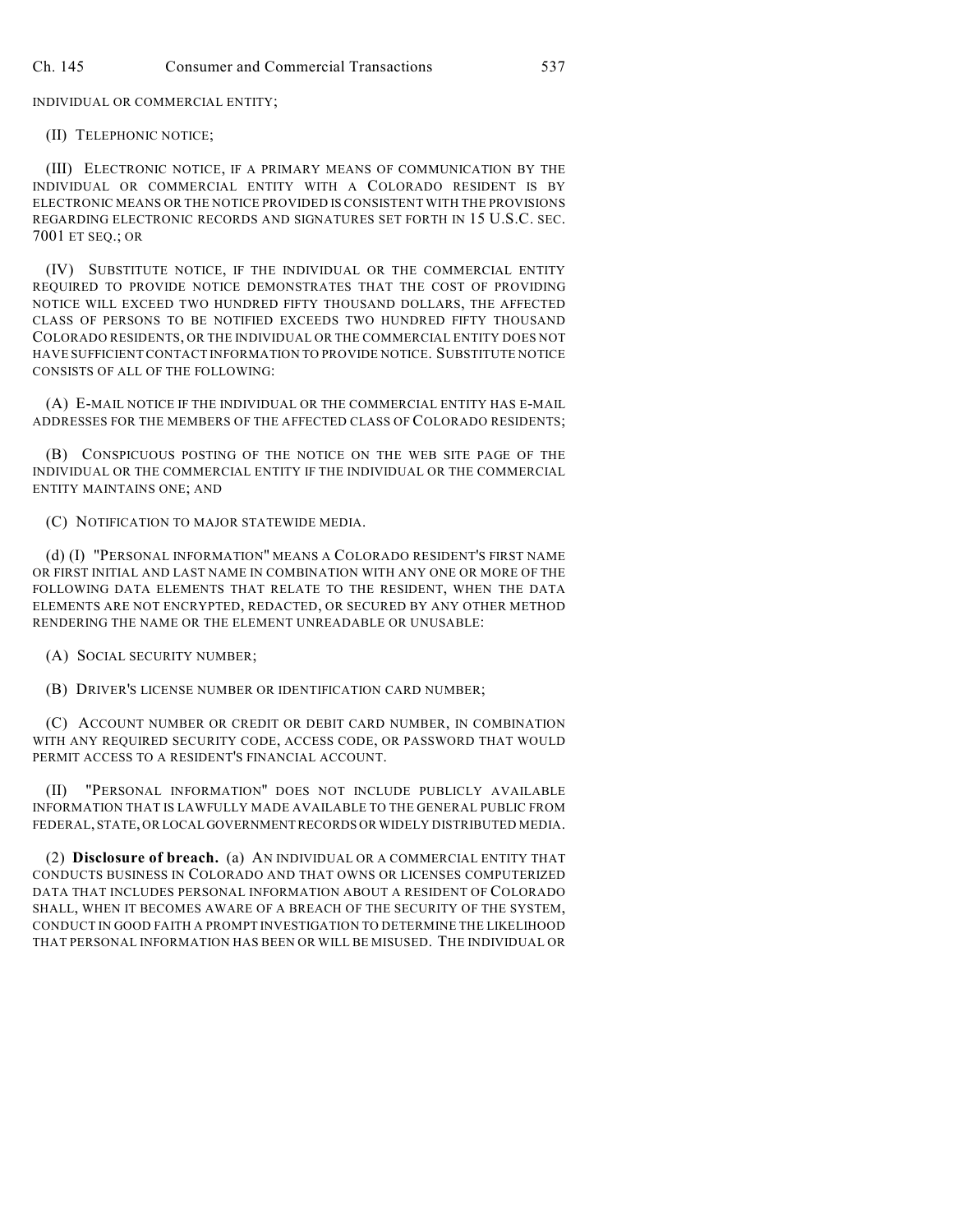THE COMMERCIAL ENTITY SHALL GIVE NOTICE AS SOON AS POSSIBLE TO THE AFFECTED COLORADO RESIDENT UNLESS THE INVESTIGATION DETERMINES THAT THE MISUSE OF INFORMATION ABOUT A COLORADO RESIDENT HAS NOT OCCURRED AND IS NOT REASONABLY LIKELY TO OCCUR. NOTICE SHALL BE MADE IN THE MOST EXPEDIENT TIME POSSIBLE AND WITHOUT UNREASONABLE DELAY, CONSISTENT WITH THE LEGITIMATE NEEDS OF LAW ENFORCEMENT AND CONSISTENT WITH ANY MEASURES NECESSARY TO DETERMINE THE SCOPE OF THE BREACH AND TO RESTORE THE REASONABLE INTEGRITY OF THE COMPUTERIZED DATA SYSTEM.

(b) AN INDIVIDUAL OR A COMMERCIAL ENTITY THAT MAINTAINS COMPUTERIZED DATA THAT INCLUDES PERSONAL INFORMATION THAT THE INDIVIDUAL OR THE COMMERCIAL ENTITY DOES NOT OWN OR LICENSE SHALL GIVE NOTICE TO AND COOPERATE WITH THE OWNER OR LICENSEE OF THE INFORMATION OF ANY BREACH OF THE SECURITY OF THE SYSTEM IMMEDIATELY FOLLOWING DISCOVERY OF A BREACH, IF MISUSE OF PERSONAL INFORMATION ABOUT A COLORADO RESIDENT OCCURRED OR IS LIKELY TO OCCUR. COOPERATION INCLUDES SHARING WITH THE OWNER OR LICENSEE INFORMATION RELEVANT TO THE BREACH; EXCEPT THAT SUCH COOPERATION SHALL NOT BE DEEMED TO REQUIRE THE DISCLOSURE OF CONFIDENTIAL BUSINESS INFORMATION OR TRADE SECRETS.

(c) NOTICE REQUIRED BY THIS SECTION MAY BE DELAYED IF A LAW ENFORCEMENT AGENCY DETERMINES THAT THE NOTICE WILL IMPEDE A CRIMINAL INVESTIGATION AND THE LAW ENFORCEMENT AGENCY HAS NOTIFIED THE INDIVIDUAL OR COMMERCIAL ENTITY THAT CONDUCTS BUSINESS IN COLORADO NOT TO SEND NOTICE REQUIRED BY THIS SECTION. NOTICE REQUIRED BY THIS SECTION SHALL BE MADE IN GOOD FAITH, WITHOUT UNREASONABLE DELAY, AND AS SOON AS POSSIBLE AFTER THE LAW ENFORCEMENT AGENCY DETERMINES THAT NOTIFICATION WILL NO LONGER IMPEDE THE INVESTIGATION AND HAS NOTIFIED THE INDIVIDUAL OR COMMERCIAL ENTITY THAT CONDUCTS BUSINESS IN COLORADO THAT IT IS APPROPRIATE TO SEND THE NOTICE REQUIRED BY THIS SECTION.

(d) IF AN INDIVIDUAL OR COMMERCIAL ENTITY IS REQUIRED TO NOTIFY MORE THAN ONE THOUSAND COLORADO RESIDENTS OF A BREACH OF THE SECURITY OF THE SYSTEM PURSUANT TO THIS SECTION, THE INDIVIDUAL OR COMMERCIAL ENTITY SHALL ALSO NOTIFY, WITHOUT UNREASONABLE DELAY, ALL CONSUMER REPORTING AGENCIES THAT COMPILE AND MAINTAIN FILES ON CONSUMERS ON A NATIONWIDE BASIS, AS DEFINED BY 15 U.S.C. SEC. 1618a (p), OF THE ANTICIPATED DATE OF THE NOTIFICATION TO THE RESIDENTS AND THE APPROXIMATE NUMBER OF RESIDENTS WHO ARE TO BE NOTIFIED. NOTHING IN THIS PARAGRAPH (d) SHALL BE CONSTRUED TO REQUIRE THE INDIVIDUAL OR COMMERCIAL ENTITY TO PROVIDE TO THE CONSUMER REPORTING AGENCY THE NAMES OR OTHER PERSONAL INFORMATION OF BREACH NOTICE RECIPIENTS. THIS PARAGRAPH (d) SHALL NOT APPLY TO A PERSON WHO IS SUBJECT TO TITLE V OF THE FEDERAL "GRAMM-LEACH-BLILEY ACT", 15 U.S.C. SEC. 6801 ET SEQ.

(3) **Procedures deemed in compliance with notice requirements.** (a) UNDER THIS SECTION, AN INDIVIDUAL OR A COMMERCIAL ENTITY THAT MAINTAINS ITS OWN NOTIFICATION PROCEDURES AS PART OF AN INFORMATION SECURITY POLICY FOR THE TREATMENT OF PERSONAL INFORMATION AND WHOSE PROCEDURES ARE OTHERWISE CONSISTENT WITH THE TIMING REQUIREMENTS OF THIS SECTION SHALL BE DEEMED TO BE IN COMPLIANCE WITH THE NOTICE REQUIREMENTS OF THIS SECTION IF THE